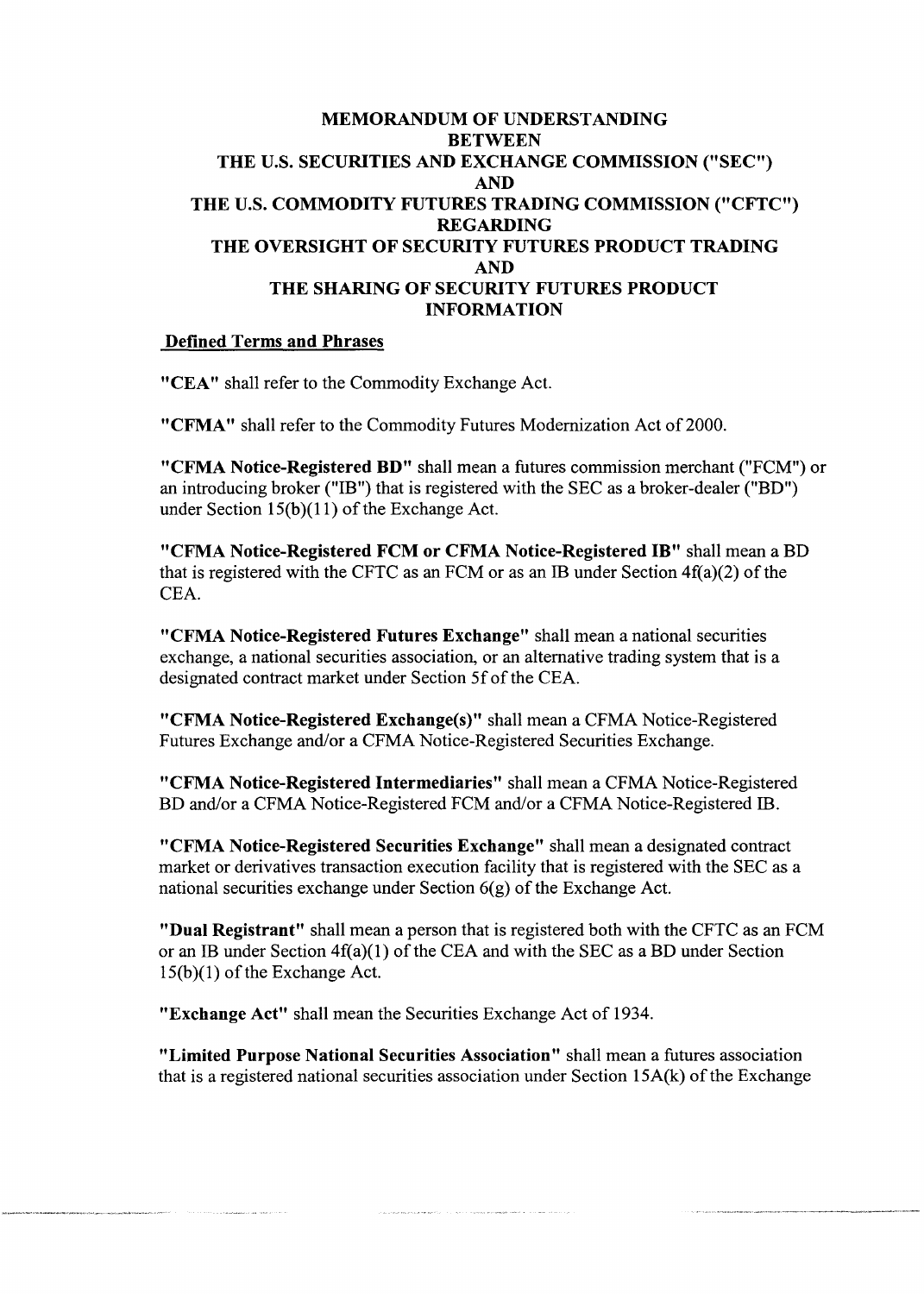Act.

**"MOU"** shall mean this Memorandum of Understanding.

"NFA" shall mean the National Futures Association.

**"Parties"** shall mean the SEC and the CFTC.

**"Security Futures Product ("SFP") Regulator"** shall mean: (a) the SEC, with respect to CFMA Notice-Registered Securities Exchanges, Limited Purpose National Securities Associations, and CFMA Notice-Registered BDs; and (b) the CFTC, with respect to CFMA Notice-Registered Futures Exchanges, CFMA Notice-Registered FCMs, and CFMA Notice-Registered IBs.

**"SFP"** shall mean security futures product, as defined in Section la(32) of the CEA and Section  $3(a)(56)$  of the Exchange Act.

**"SFP Primary Regulator"** shall mean: (a) the SEC, with respect to CFMA Notice-Registered Futures Exchanges, CFMA Notice-Registered FCMs, and CFMA Notice-Registered IBs; and (b) the CFTC, with respect to CFMA Notice-Registered Securities Exchanges, Limited Purpose National Securities Associations, and CFMA Notice-Registered BDs.

## **Information Sharing and Oversight of SFP Trading**

The Commodity Futures Modernization Act of 2000 permits the trading of SFPs and amended the CEA and the Exchange Act to give the SEC and the CFTC joint authority for regulating SFPs. Facilities that trade SFPs and intermediaries of SFP transactions must be registered with both the SEC and the CFTC.

The SEC and the CFTC recognize that in light of these obligations, sharing SFP examination-related information concerning certain futures and securities exchanges, associations, and firms is important to provide effective oversight and to avoid duplicative oversight. In addition, the SEC and the CFTC recognize the importance of sharing trading data and related information with respect to trading activity in SFPs in connection with surveillance activities and enforcement inquiries and investigations. The Parties agree that a primary goal of the MOU is to avoid unnecessary regulatory duplication or undue regulatory burdens. Further, the Parties agree that nothing in this agreement modifies in any way each Party's ability and responsibility to enforce its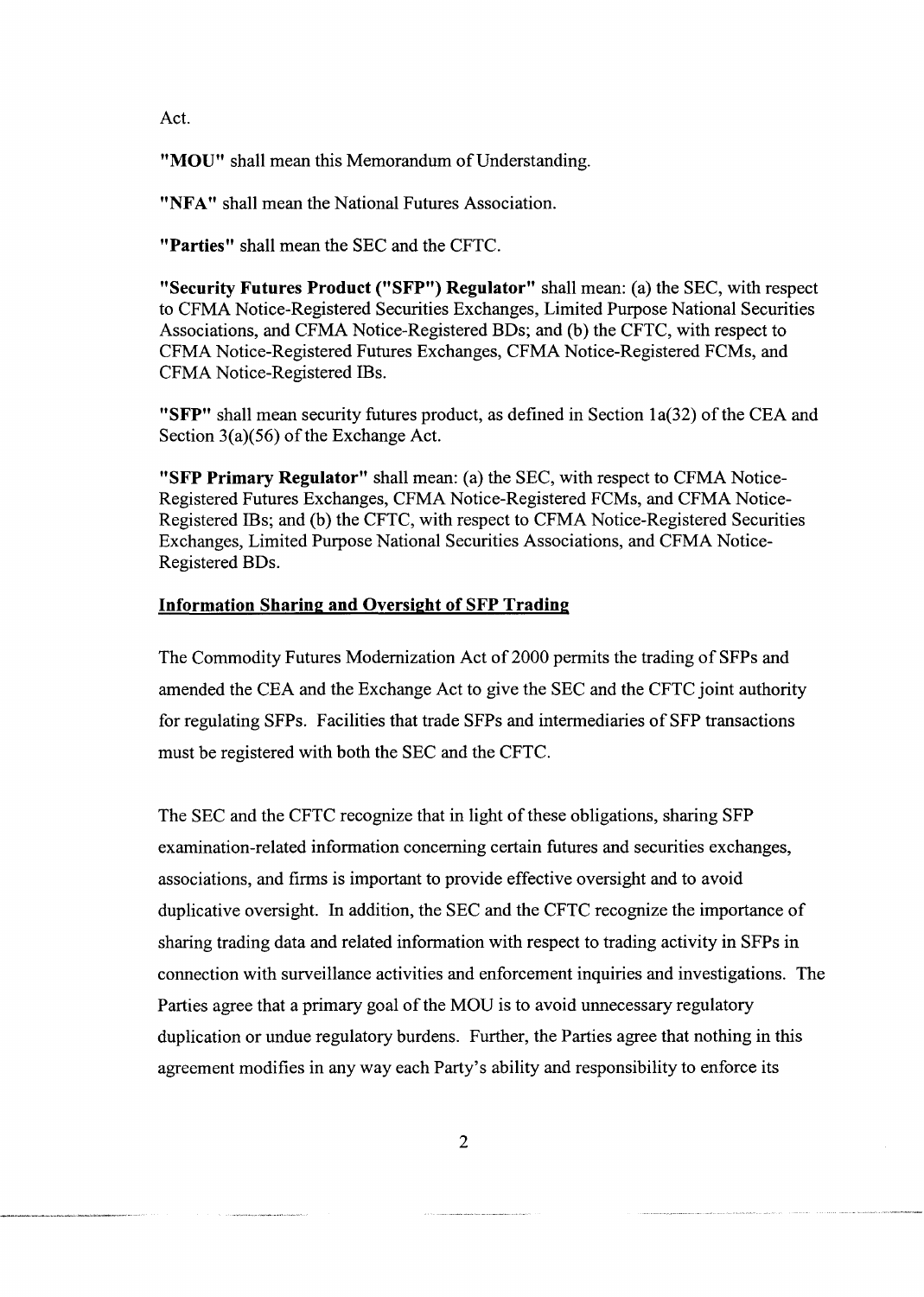statute and regulations. Therefore, in order to expedite this cooperation, the SEC and the CFTC wish to enter into a MOU that incorporates the following agreement.

The Parties agree to the following:

1. Each Party will request that the NFA develop and regularly update a listing of all CFMA Notice-Registered Intermediaries about which the agencies will share information.

2. Notwithstanding any other provision of this MOU, the records of a CFMA Notice-Registered Exchange, Limited Purpose National Securities Association or CFMA Notice-Registered Intermediary shall not be subject to routine periodic examinations by its SFP Regulator.

3. With regard to examinations other than those referenced in paragraph 2, each Party will provide the SFP Primary Regulator with notice of any examination of a CFMA Notice-Registered Exchange, CFMA Notice-Registered Intermediary, or Limited Purpose National Securities Association within a reasonable period of time prior to conducting any such examination, consult with the SFP Primary Regulator, advise the SFP Primary Regulator of the reasons for the intended examination, discuss the feasibility and desirability of coordinating any examinations, discuss examinations completed by either Party during the quarter, and use the reports of examinations if the information made available therein is sufficient for the purposes of the examinations. The SEC and CFTC will provide to the other Party all SFP examination-related information upon request of the other Party. In furtherance of the stated goals of this MOU, the Parties agree that the SFP Regulator may, after consultation, conduct those examinations that are not timesensitive together with examinations scheduled by the SFP Primary Regulator, provided that the scheduled examination occurs within a reasonable period of time of the examination request by the SFP Regulator. The SFP Primary Regulator shall provide the SFP Regulator sufficient notice of its examination schedule in order to facilitate such coordination between the Parties.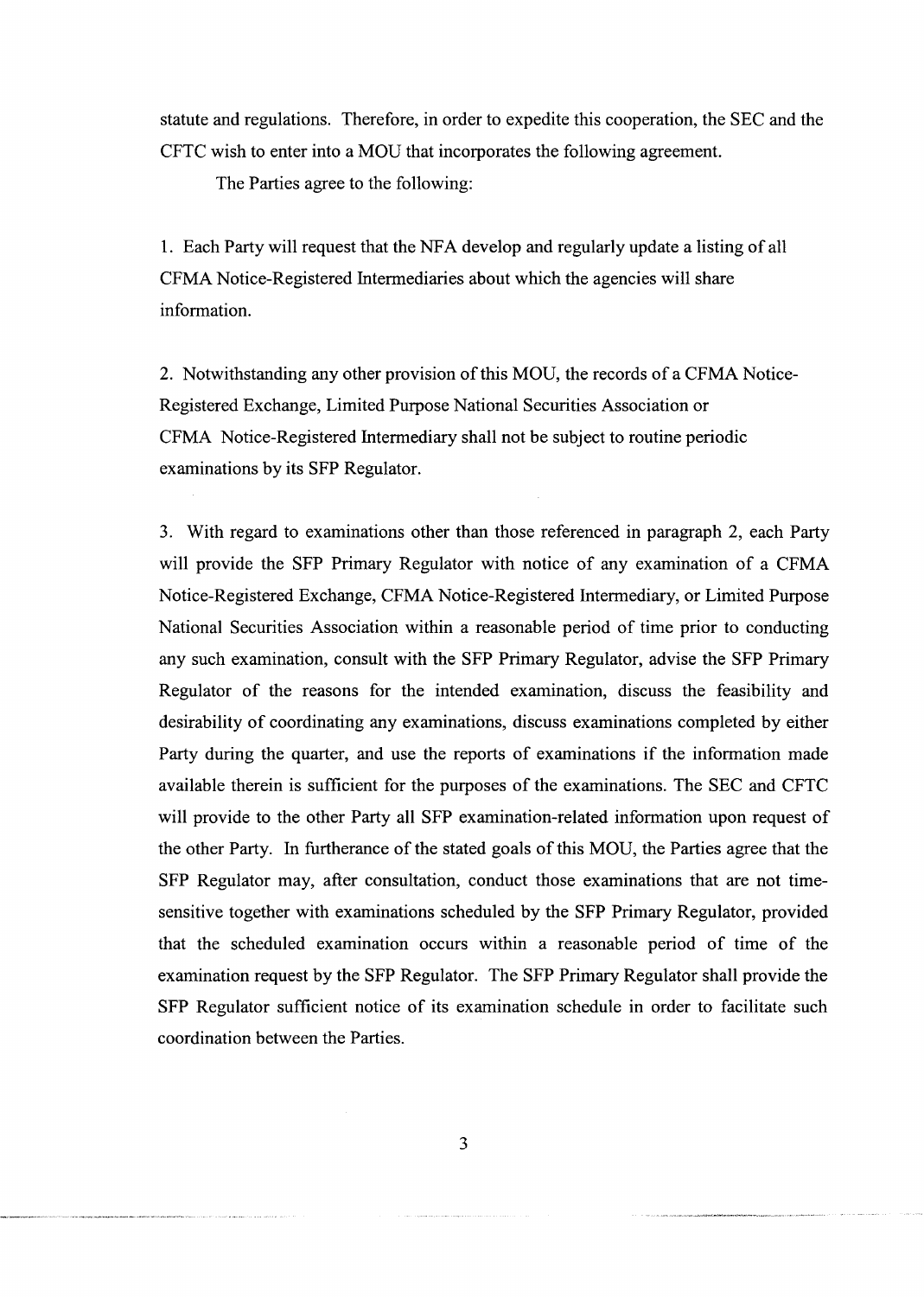4. Prior to conducting an examination of a CFMA Notice-Registered Exchange, Limited Purpose National Securities Association, or CFMA Notice-Registered Intermediary, each Party will consider whether any reports that have been made available by the other Party or a designated self-regulatory organization, or a designated examining authority, as applicable, are sufficient for conducting the examination.

5. The SEC will notify the CFTC promptly of significant issues pertaining to investor protection and the public interest noted in its oversight of the trading of SFPs or in connection with SFPs, including, but not limited to, market manipulation, abusive trading and sales practices, insider trading, and other types of fraud.

6. The CFTC will notify the SEC promptly of significant issues pertaining to investor protection and the public interest noted in its oversight of the trading of SFPs or in connection with SFPs, including, but not limited to, market manipulation, abusive trading and sales practices, insider trading, and other types of fraud.

7. The Parties will work together to share information stored in their respective electronic databases relating to trading in SFPs.

8. The Parties will share trading data and related information within their possession or control with respect to trading activity in SFPs in connection with surveillance activities and enforcement inquiries and investigations upon written request.

9. The Parties agree to treat as confidential, to the extent permitted by applicable laws, all non-public information provided pursuant to this MOU. Nothing in this MOU waives or alters any provisions of any applicable laws relating to non-public information.

10. The Parties will protect the confidentiality of non-public information furnished under the MOU, in matters not involving actions or proceedings brought by a Party or the United States by: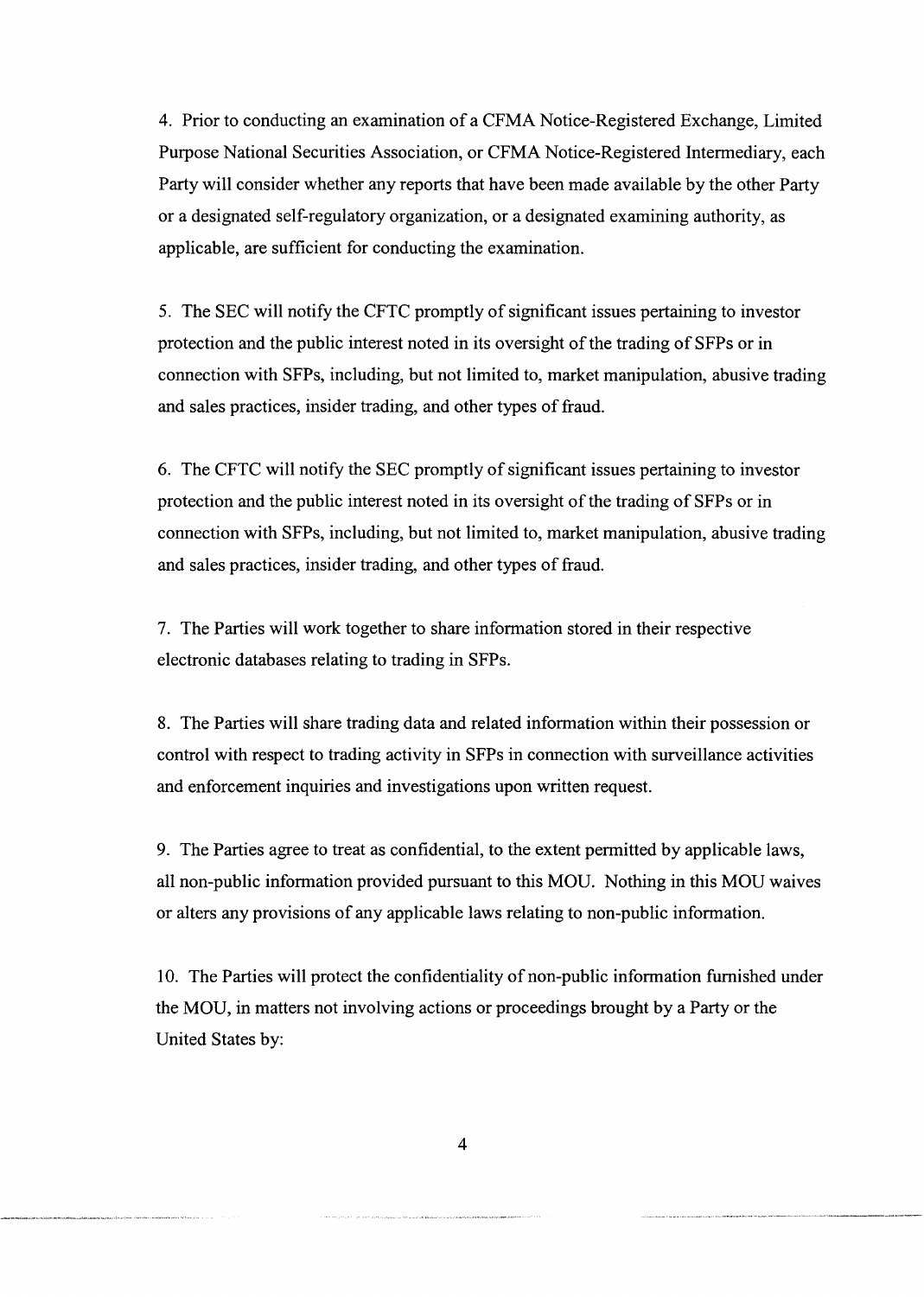a. Establishing and maintaining such safeguards as are necessary and appropriate to protect the confidentiality of any such information provided;

b. Unless prohibited by law, promptly notifying the other Party in writing of any legally enforceable demand or request for such information (including, but not limited to, a subpoena, court order, or request pursuant to the Freedom of Information Act), providing the other Party a reasonable opportunity to respond to the demand prior to complying with the demand or request, and asserting all legal exemptions or privileges on the other Party's behalf as such Party may request;

c. Not furnishing such information to any third party other than those identified in paragraph b above or otherwise making public such information without prior written approval of the Party providing the information; and

d. Consenting to application by the other Party to intervene in any related action for the purposes of asserting and preserving any privileges or claims of confidentiality with respect to the originating Party's non-public information.

11. Notwithstanding the confidentiality provisions of paragraph 9 and paragraph 10, the MOU does not prevent the Parties from using non-public information furnished under the MOU in either Party's investigations or proceedings. The Parties may also transfer the information to criminal law enforcement authorities. Consistent with restrictions found in applicable laws, the Parties will cooperate to facilitate transfer of data to criminal law enforcement authorities, and will notify each other of any such transfer and use their best efforts to obtain appropriate assurances of confidentiality.

12. The SEC designates:

• The Chief Counsel and/or his or her designee(s) in its Office of Compliance Inspections and Examinations ("OCIE") as its point(s) of contact for requesting examination-related information and for initiating inquiries regarding other examination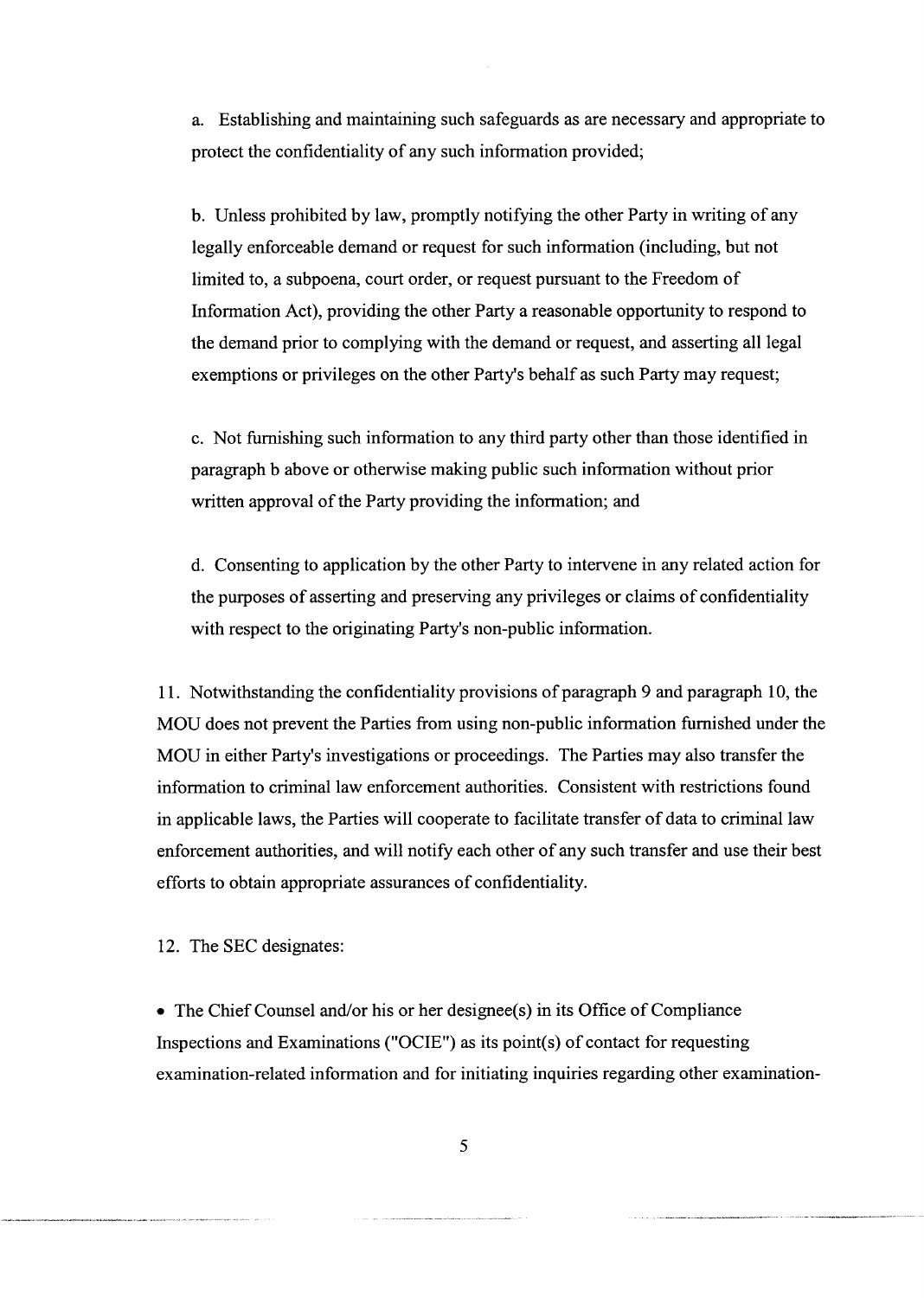related matters.

• The Chief of the Office of Market Surveillance in the Division of Enforcement and/or his or her designee(s) as its point(s) of contact for requesting trading data and related information in connection with surveillance activities, enforcement inquiries, and investigations.

Each SEC regional and district office will designate liaisons with whom examinationrelated information regarding firms that are trading SFPs can be discussed.

13. The CFTC designates:

• The Director of the Division of Clearing and Intermediary Oversight and/or his or her designee(s) as its point(s) of contact for requesting registration, financial, sales practice and related recordkeeping and reporting examination-related information and for initiating inquiries regarding such examination-related matters.

• The Director of the Division of Market Oversight and/or his or her designee(s) as its point(s) of contact for requesting (i) trade practice and related recordkeeping and reporting examination-related information and for initiating inquiries on such examination-related matters, and (ii) trading data and related information in connection with surveillance activities.

• The Director of the Division of Enforcement and/or his or her designee(s) as its point(s) of contact for requesting information in connection with enforcement inquiries and investigations .

Each CFTC regional office will designate liaisons to share information with and discuss particular firms that are trading SFPs.

14. The Parties intend that the disclosure of non-public information pursuant to the terms